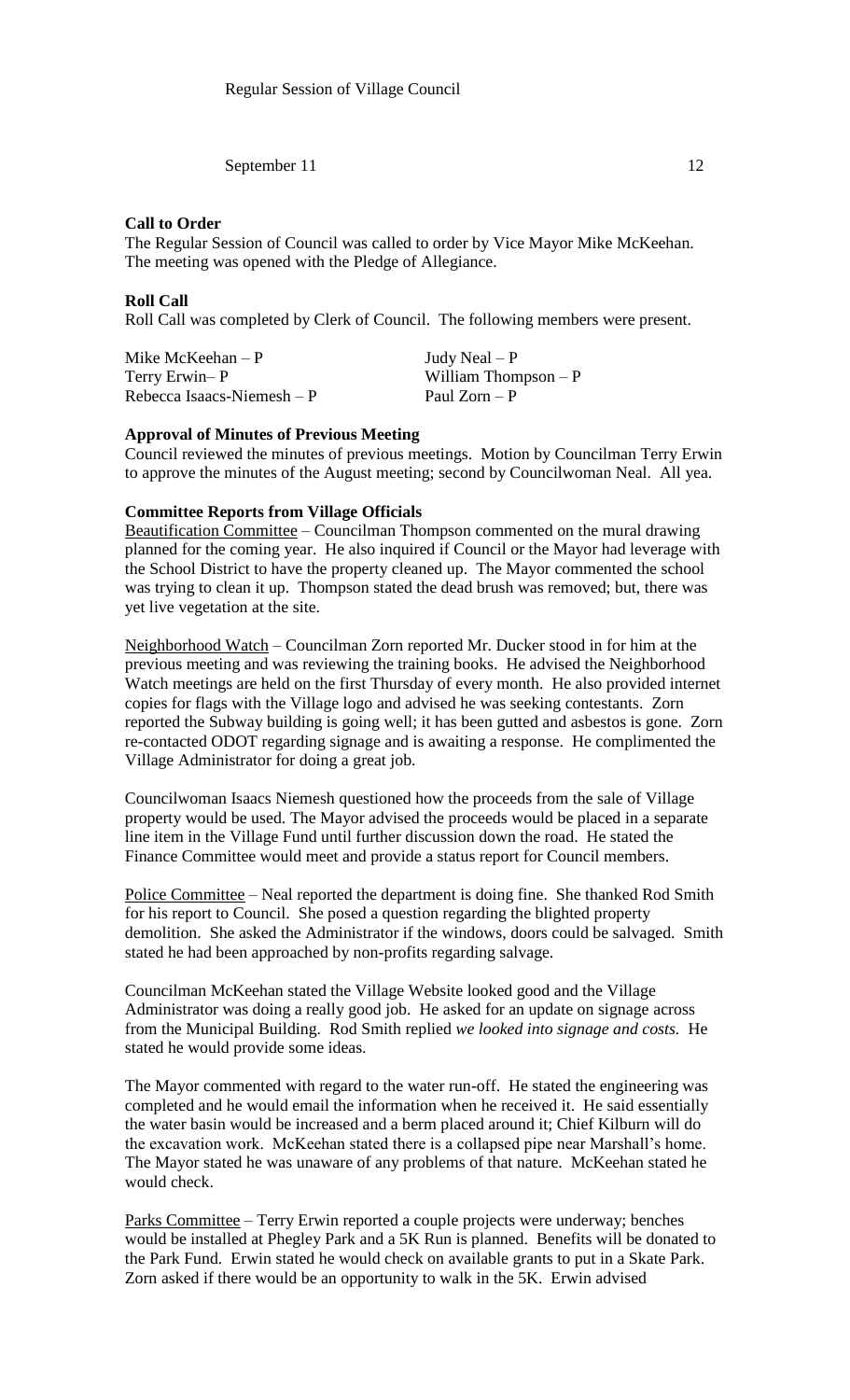September 11 12

participants could run or walk and he would provide flyers. Erwin also stated he appreciated the newsletter from Administrator Smith.

Police Chief Heath Kilburn advised Landrum's battery went bad; it cost around \$160. The Chief stated the County also charged him \$80 for an antenna. He added we also want to thank Rod Smith. The Mayor stated it is working out good for the Village.

#### **Ordinances/Resolutions**

Fiscal Officer Koehler advised Resolutions and Ordinance requirements were listed by line items in the folder provided for Council members. Council requested monthly meeting folder detail condensed. Koehler advised the Police Equipment Fund should be increased by \$4520 for NDC and PBT. The Comprehensive Plan line would be reduced to pay for cages. She advised the Village would not be billed until next year. Smith explained the garage would house two cages for Police Evidence Room to comply with the State requirement. A second caged area for files and records currently without fire or weather protection and safety. Isaacs-Niemesh asked if there was adequate room in the Village property across from the Municipal Building. The Mayor explained the access problem. The Chief advised it was a liability issue. Koehler explained the moisture issue. She also stated she needed a Resolution to set up a new fund, 4901. Solicitor Oda advised line items should be acted upon.

Motion by Erwin to suspend the rules and waive the three readings for Resolution #14- 12; second by Neal. All yea. Motion by Erwin to adopt Resolution #14-12, making adjustments in line items and declaring an emergency; second by Neal. All yea.

Motion by Erwin to suspend the rules and waive three readings for Ordinance #17-12; second by Neal. All yea. Motion by Erwin to adopt Ordinance #16-12, establishing a new fund and declaring an emergency; second by Neal. All yea.

Motion by McKeehan to suspend the rules and waive the three readings for Resolution #15-12; second by Neal. All yea. Motion by McKeehan to adopt Resolution #15-12, adopting amounts and rates for tax levies as determind by the Budget Committee, .00171 millage and declaring an emergency; second by Neal. All yea.

#### **Approval of Disbursements**

Fiscal Officer Kathie Koehler distributed Village disbursements to Council members and one Schuerer Relief Application. Standard Bank Reconciliation Reports by Fund and Fund Summary were provided from August 1, 2012 to September 7, 2012.

Motion by Isaacs-Niemesh to pay the bills; second by Erwin. All yea. Motion by T. Erwin to approve Schuerer Trust Fund application; second by Neal. All yea.

### **Committee Reports from Village Officials Cont'd**

Village Administrator Rodney Smith advised he would contact Comdoc to determine if material could be scanned and emailed to members to reduce and manage paper distributed at meetings. He also advised a meeting would be held on September 19, 2012 at 6:30pm to discuss a Comprehensive Plan for the Village. Isaacs-Niemesh inquired regarding attendees for future meetings. Mayor Erwin stated we are taking turns with no more than three elected officials at every meeting. Smith cautioned participants to be prepared for lengthy meetings.

Smith stated there is a need for a map area. He advised he was creating maps. The County will produce them free of charge; it will prove to be very beneficial for those that come after us. He advised Blooms Floral and Interiors donated a floral arrangement to the Police Department as a thank you to commemorate 9-11. The Administrator thanked Fire Chief Lafollette of Morrow Salem Fire Department for making an address fire hydrant book for the Village along with Township Trustees. Smith added he is getting